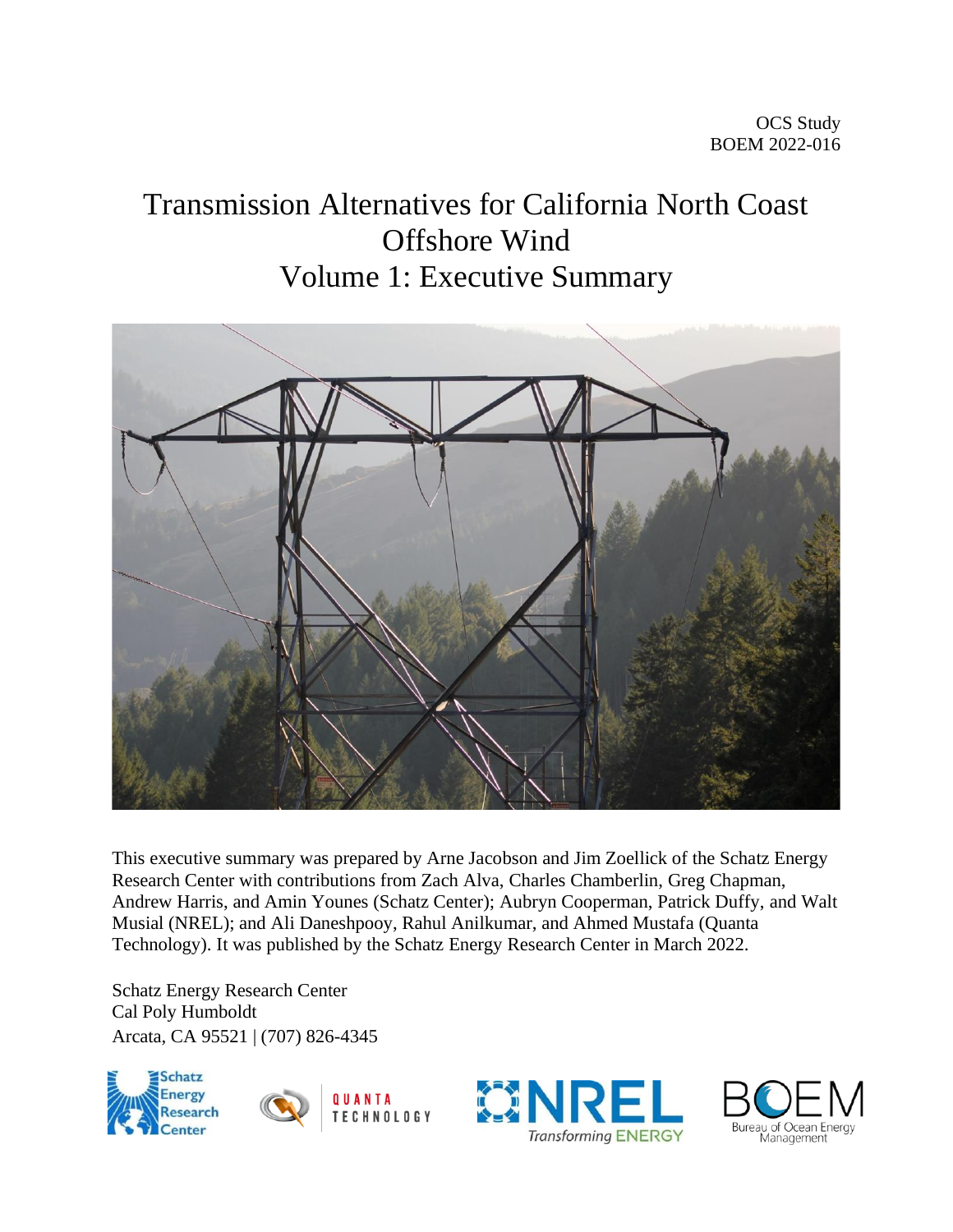#### **Disclaimer**

Study collaboration and funding were provided by the U.S. Department of the Interior, Bureau of Ocean Energy Management (BOEM), Pacific Regional Office, Camarillo, CA, under Agreement Number M19AC00005. This report has been technically reviewed by BOEM, and it has been approved for publication. The views and conclusions contained in this document are those of the authors and should not be interpreted as representing the opinions or policies of the U.S. Government, nor does mention of trade names or commercial products constitute endorsement or recommendation for use.

This work was authored, in part, by the National Renewable Energy Laboratory, operated by Alliance for Sustainable Energy, LLC, for the U.S. Department of Energy (DOE) under Contract No. DE-AC36-08GO28308. The views expressed in the article do not necessarily represent the views of the DOE or the U.S. Government. The U.S. Government retains and the publisher, by accepting the article for publication, acknowledges that the U.S. Government retains a nonexclusive, paid-up, irrevocable, worldwide license to publish or reproduce the published form of this work, or allow others to do so, for U.S. Government purposes.

#### **Report Availability**

To download a PDF file of this report, go to the U.S. Department of the Interior, Bureau of Ocean Energy Management, Recently Completed Environmental & Technical Studies – Pacific webpage [\(https://www.boem.gov/recently-completed](https://www.boem.gov/recently-completed-environmental-studies-pacific)[environmental-studies-pacific\)](https://www.boem.gov/recently-completed-environmental-studies-pacific), and click on the link for OCS Report #2022-016. The report is also available on the Schatz Energy Research Center website at: schatzcenter.org/publications

#### **About the Schatz Energy Research Center**

The Schatz Energy Research Center at Cal Poly Humboldt advances clean and renewable energy. Our projects aim to reduce climate change and pollution while increasing energy access and resilience. Our work is collaborative and multidisciplinary, and we are grateful to the many partners who together make our efforts possible. Learn more about our work at [schatzcenter.org](http://schatzcenter.org/)

#### **Rights and Permissions**

The material in this work is subject to copyright. Please cite as follows:

Jacobson, A., J. Zoellick, R. Anilkumar, Z. Alva, C. Chamberlin, A. Cooperman, G. Chapman, A. Daneshpooy, P. Duffy, W. Musial, A. Mustafa, A. Younes*.* (2022). *Transmission Alternatives for California North Coast Offshore Wind, Volume 1: Executive Summary*. Cal Poly Humboldt, Arcata, CA: Schatz Energy Research Center. [schatzcenter.org/publications/](http://schatzcenter.org/publications)

All images remain the sole property of their source and may not be used for any purpose without written permission from that source.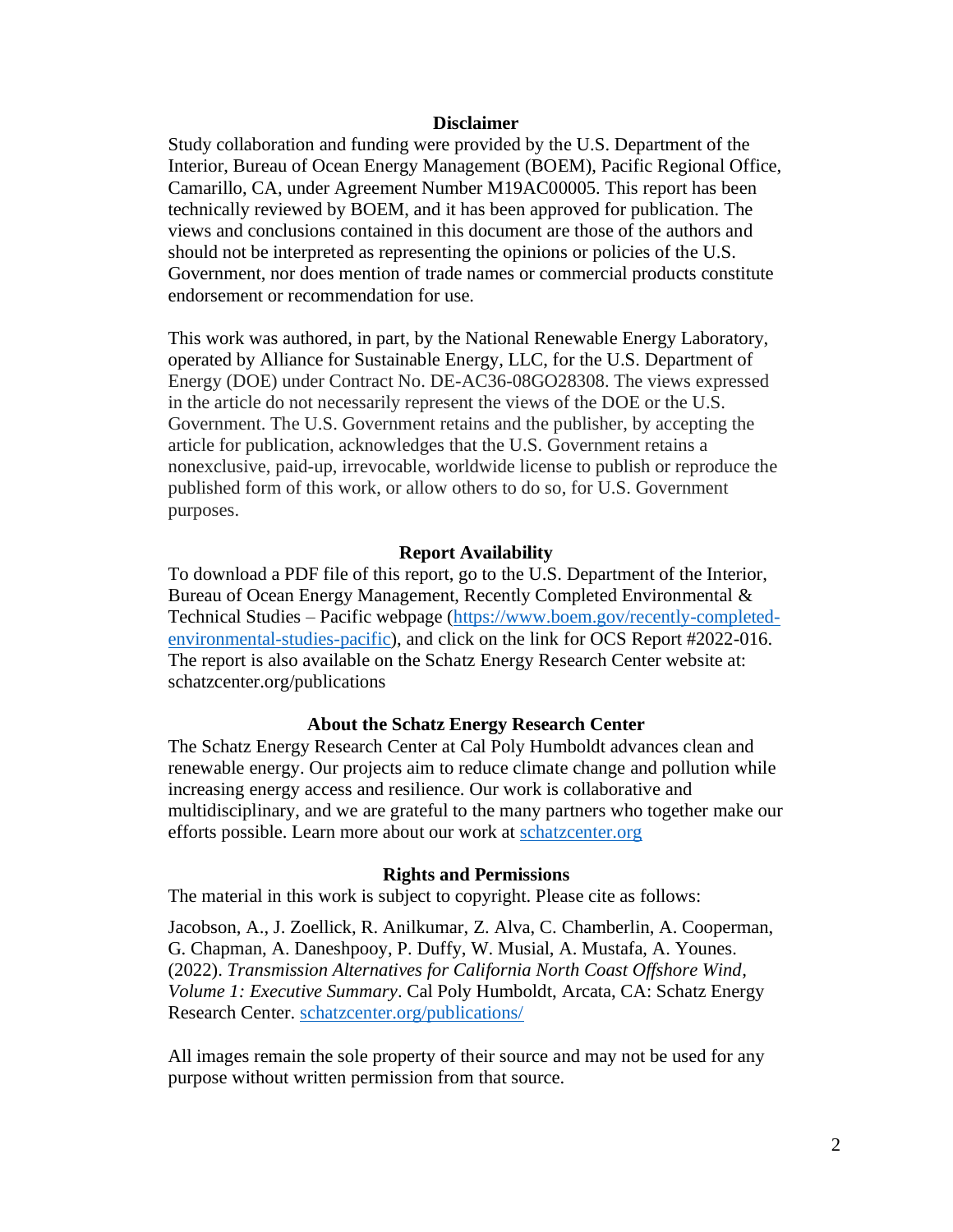# **TABLE OF CONTENTS**

| 2               |                                                                         |  |
|-----------------|-------------------------------------------------------------------------|--|
| 3               |                                                                         |  |
| 4               |                                                                         |  |
| 5 <sup>5</sup>  |                                                                         |  |
| 6               |                                                                         |  |
| $7\overline{ }$ |                                                                         |  |
| 8               |                                                                         |  |
| 9               | Potential for Hydrogen Generation to Support Offshore Wind Economics 10 |  |
| 10              |                                                                         |  |
|                 |                                                                         |  |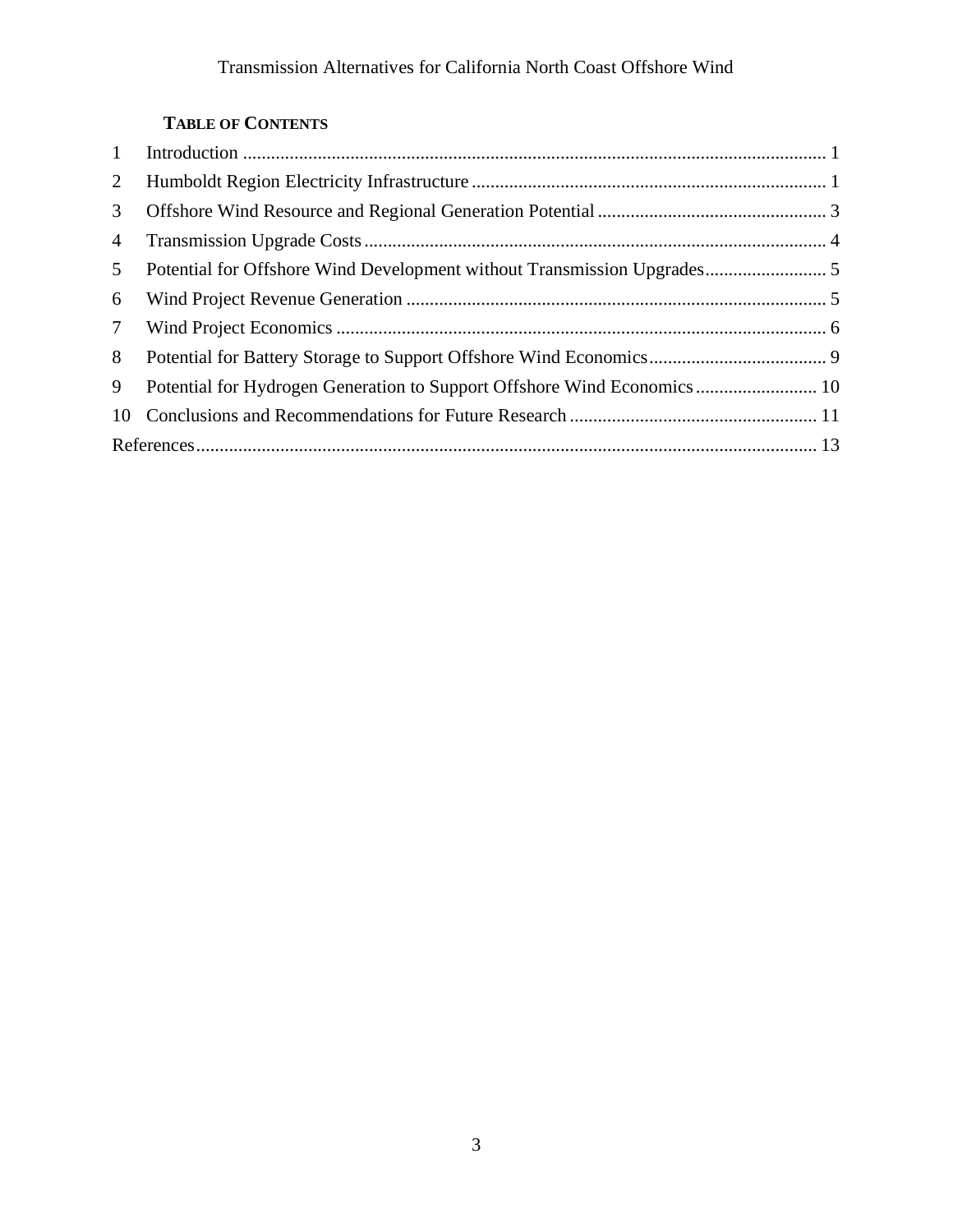# <span id="page-3-0"></span>**1 INTRODUCTION**

The offshore wind resource along California's north coast is among the best in the continental United States, and wind farms developed in the region have potential to make substantial contributions to the state's climate and clean energy goals. However, electric transmission capacity on the north coast is limited, and development of transmission lines with capacity to deliver multiple gigawatts of power to the state's main load centers will require substantial investment and may take a decade or more to plan, permit, and install (Severy, et al., 2021). As a result, an initial option for establishment of an offshore wind industry in the region could involve development of one or more small commercial wind projects that are scaled to match local loads and transmission capacity, requiring only modest investments in new transmission infrastructure.

This study was designed to identify options for developing offshore wind within the bounds of the existing regional transmission infrastructure and to assess the economics of the corresponding wind projects. The study was led by the Schatz Energy Research Center (Schatz Center) at Cal Poly Humboldt. Project partners included the National Renewable Energy Laboratory (NREL) and Quanta Technology, LLC. The work was carried out with funding from the Bureau of Ocean Energy Management (BOEM).

Most of the analysis presented in this report relates to the potential for development of offshore wind in the Humboldt Wind Energy Area<sup>1</sup> (WEA). This is a 207 square mile area located approximately 21 miles to the west of Humboldt Bay that has been designated by BOEM for possible wind farm development (BOEM, 2021). The study includes assessment of the potential for energy generation from wind power in three areas on California's north coast, including the Humboldt Wind Energy Area (Humboldt WEA) and notional areas offshore from Cape Mendocino and Crescent City (Younes, et al., 2022). This assessment represents an update to prior analysis reported in Severy, et al. (2020) and involves use of the National Renewable Energy Laboratory's CA20 offshore wind dataset. It also covers analysis of transmission infrastructure requirements, associated upgrade costs, and wind project economics for wind development in the Humboldt WEA, including wind farm scenarios ranging from 30 MW to 480 MW (Alva, et al., 2022; Daneshpooy and Anilkumar, 2022; Cooperman, et al., 2022). Throughout the study, the analysis was based on the deployment of 12-MW offshore wind turbines mounted on a floating semi-submersible structure. For the purpose of setting assumptions about the regional electrical system and project economics, the team assumed that the wind farm would come online in 2030.

# <span id="page-3-1"></span>**2 HUMBOLDT REGION ELECTRICITY INFRASTRUCTURE**

The Humboldt Area transmission system consists of 60-kV and 115-kV transmission facilities and multiple generation sources that include natural gas, biomass, solar, and hydroelectric power plants (Figure ES-1). The Humboldt Bay Generation Station (HBGS) and the other local plants serve the regional load, which currently has a demand that is usually on the order of 90 to 110 MW. Supplemental power is delivered from outside the region via the bulk Pacific Gas & Electric transmission system. Transmission infrastructure into and out of the area is limited to

<sup>&</sup>lt;sup>1</sup> The Humboldt Wind Energy Area has been identified by the Bureau of Ocean Energy Management (2021), and this term is used throughout this report. BOEM previously referred to this area as the Humboldt Call Area.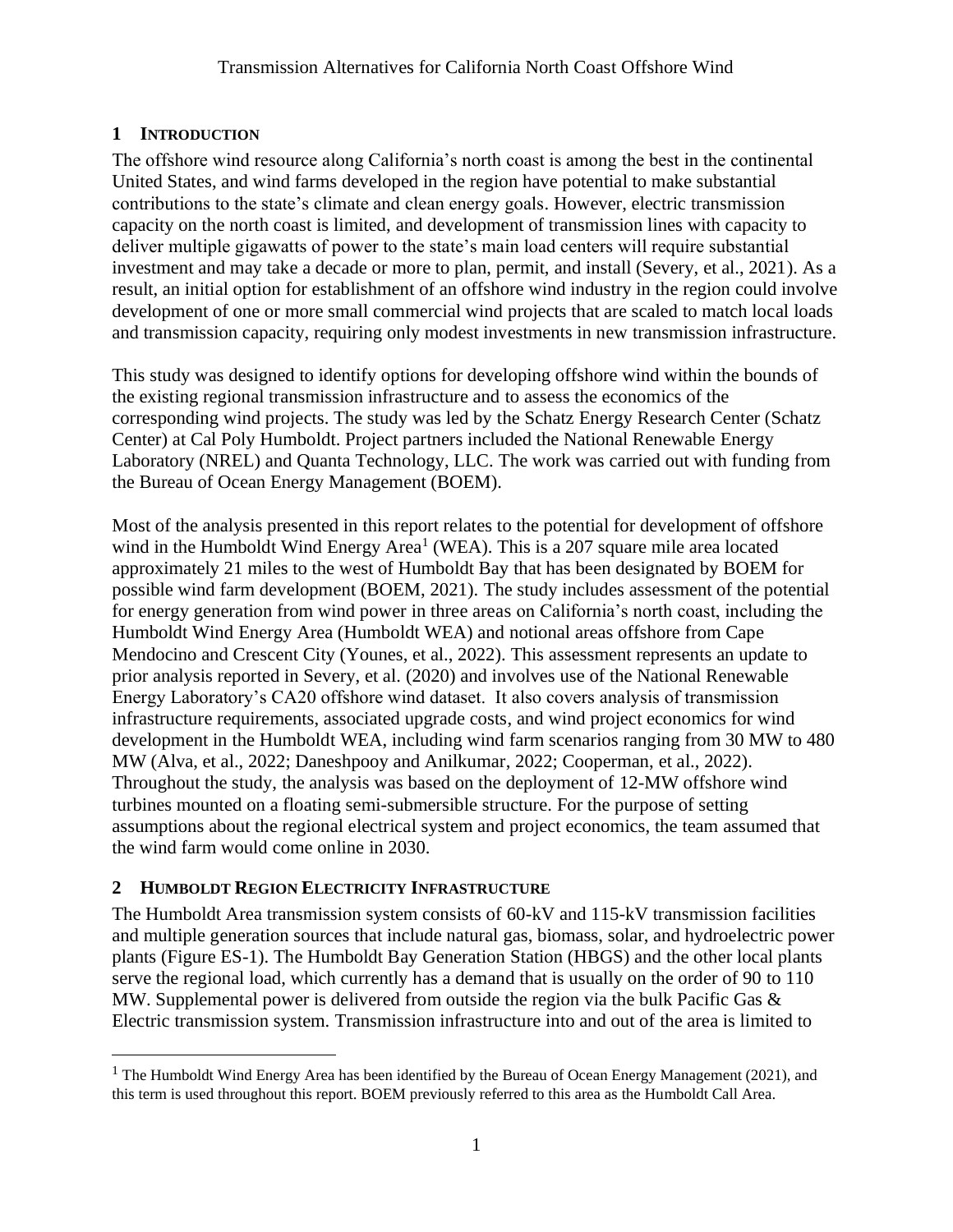four, 80 to 100 miles long transmission circuits. Two 115-kV circuits and one 60-kV circuit run along an east-west corridor from the Cottonwood Substation and one 60-kV circuit runs northsouth from the Mendocino Substation.



*Figure ES-1: Simplified schematic of Humboldt's generation sources and transmission circuits*

Figure ES-2 shows the location of the Humboldt Wind Energy Area and Humboldt County's transmission system relative to the major transmission corridor that runs north and south in California. The Humboldt Area transmission system is constrained, and the lines serving the area are not sized to accommodate a large import or export of power. Development of large-scale offshore wind that generates significantly more energy than can be used locally will require upgrades to the interconnecting transmission lines to export power to the state's major transmission system.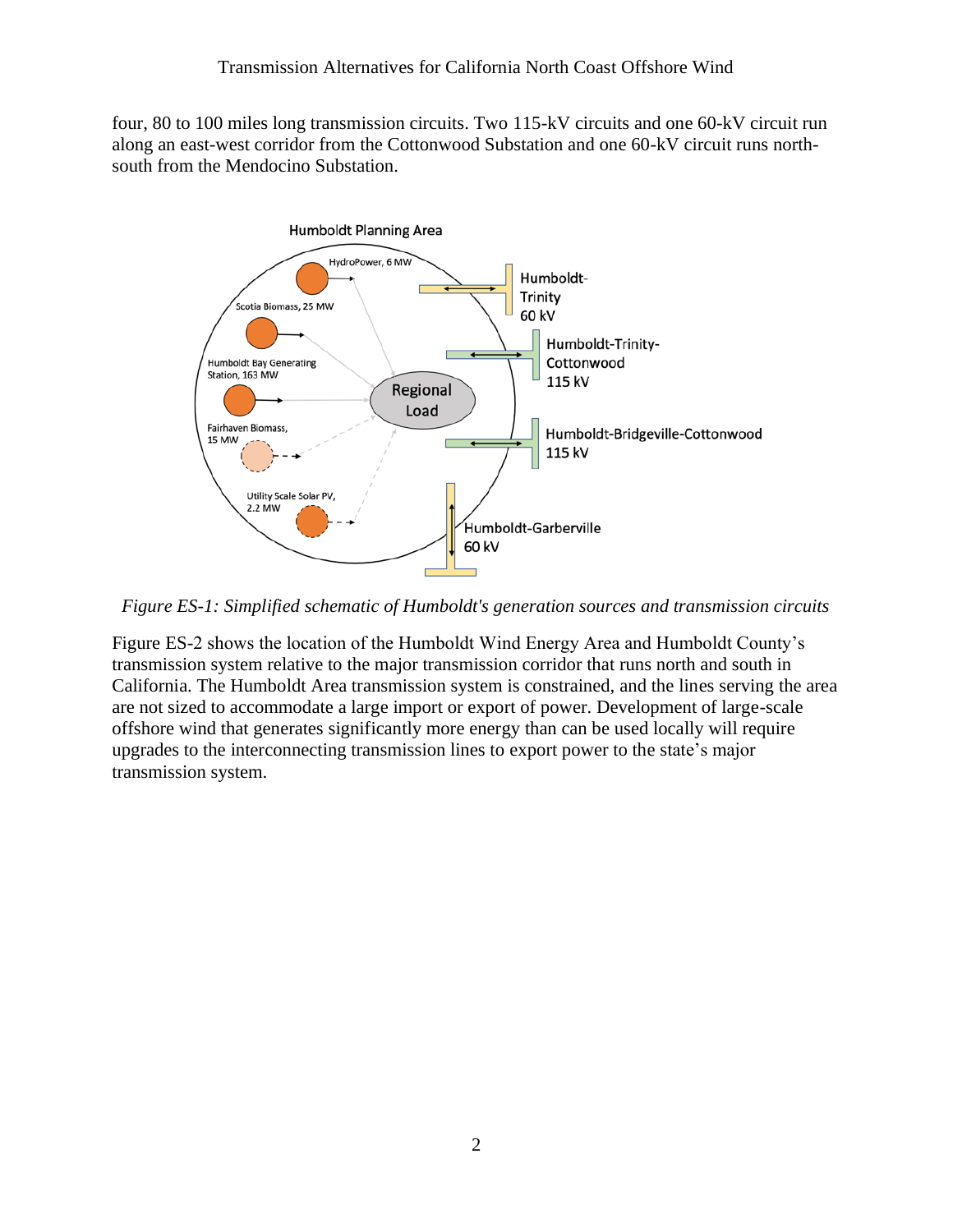

*Figure ES-2: Map showing the electrical transmission system in Humboldt County and the northern part of California with respect to the offshore Humboldt Wind Energy Area*

The base case regional load for 2030 drew information from a report published by the Redwood Coast Energy Authority (RCEA 2019). The base case is a business-as-usual profile and was calculated using a 2025 load forecast by The Energy Authority (TEA) and an assumed 1% load growth per year from 2025 to 2030. The hourly average load for the 2030 base case ranges from 67 MW to 137 MW, with demand falling between about 100 MW and 125 MW most of the time. The augmented load growth assumes additional electrified transportation and building heating loads relative to the base case while taking into account the projected solar generation from future customer net energy metering (NEM) photovoltaic systems. A third profile was also developed that is based on the augmented profile plus a continuous 20-MW load that is intended to represent installation of a new industrial fish farming facility in the Humboldt Bay area (GHD 2021).

# <span id="page-5-0"></span>**3 OFFSHORE WIND RESOURCE AND REGIONAL GENERATION POTENTIAL**

The study included an updated analysis of the potential for energy generation for a variety of offshore wind farm scenarios along California's north coast (Younes, et al., 2022). This portion of the work was led by the Schatz Center. The assessment utilized modeled wind speed data from NREL's CA20 dataset (Optis, et al., 2020). The results indicate that wind farms ranging from 48 MW to 480 MW in the Humboldt Wind Energy Area could operate with capacity factors on the order of 51 to 53% after accounting for expected efficiency and downtime losses. Larger projects in this wind farm size range are expected to have slightly lower capacity factors due to increased wake losses, and projects that are located further to the west in the Humboldt WEA are expected to have slightly higher capacity factors because wind speeds increase further from shore. The analysis also assessed the potential for wind generation in notional areas offshore from Cape Mendocino and Crescent City. The wind speeds in these areas were even higher than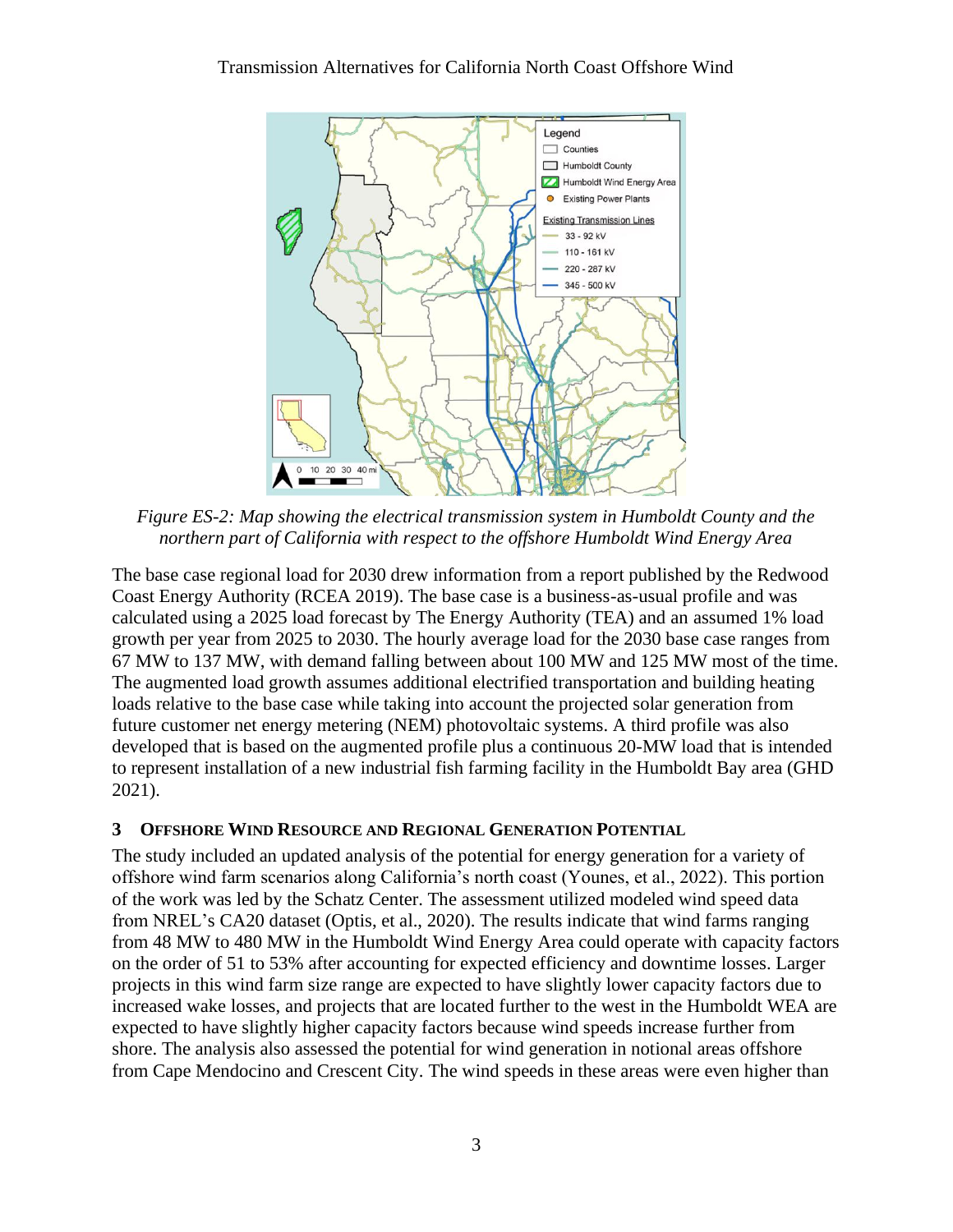those in the Humboldt WEA, and the corresponding expected capacity factors were 57 to 58% and 54 to 55%, respectively (Younes, et al., 2022).

# <span id="page-6-0"></span>**4 TRANSMISSION UPGRADE COSTS**

The project team assessed multiple options for interconnecting offshore wind projects in the Humboldt WEA into the existing electrical grid. This analysis was led by Quanta Technology LLC, and it involved transmission system power flow analysis for 10 scenarios (Daneshpooy and Anilkumar, 2022).

The assessment considered wind farm development scenarios with interconnections that allowed Full Capacity Deliverability of the electricity, as well as Energy Only interconnection scenarios that involved some degree of wind energy curtailment. In cases where a project is to interconnect with Full Capacity Deliverability, the transmission system must be capable of accepting the full output that the power plant is expected to deliver at all times. If the existing grid infrastructure does not have sufficient capacity to ensure this, investments must be made to upgrade the system accordingly. In contrast, for cases where interconnection is on an Energy Only basis, transmission upgrades may be required to ensure system reliability, but no upgrades are required to ensure Full Capacity Deliverability. In such cases, the output of the wind farm would be temporarily limited (i.e. curtailed) during times when delivering the power would overload the transmission system.

The results of the power flow analysis indicate that the largest wind farm that could be connected with Full Capacity Deliverability without requiring upgrades to the existing transmission system is approximately 30 MW. Wind farms beyond that size with Full Capacity Deliverability would require transmission upgrades. The estimated transmission upgrade costs for 144 MW, 288 MW, and 480 MW offshore wind farms in the Humboldt WEA with Full Capacity Deliverability are included in Figure ES-3. These results assume the base case regional load for 2030.



*Figure ES-3: Estimated transmission upgrade costs for offshore wind farms in the Humboldt Wind Energy Area that interconnect to the electrical grid with Full Capacity Deliverability. A range of costs are included for the 144-MW and 480-MW cases, as there is some uncertainty regarding the range of upgrades that will be required in relation to the proposed offshore wind farm. For the 288-MW case, a single value is reported that represents the estimated cost of required upgrades.*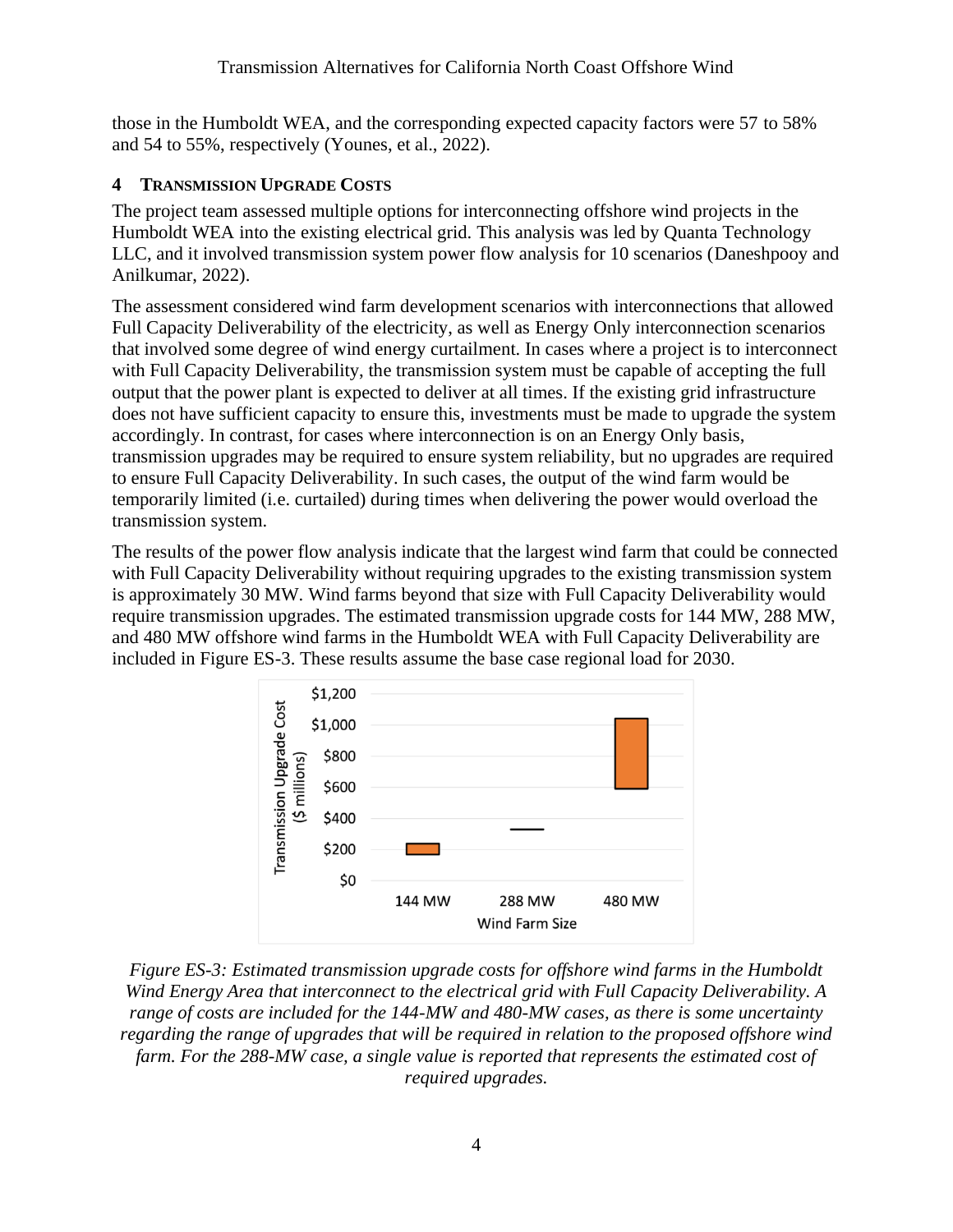# <span id="page-7-0"></span>**5 POTENTIAL FOR OFFSHORE WIND DEVELOPMENT WITHOUT TRANSMISSION UPGRADES**

According to the power flow analysis carried out by Quanta Technology (Daneshpooy and Anilkumar, 2022), the largest Energy Only project that could be connected to the regional electrical grid without requiring transmission system upgrades is on the order of 174 MW. This result assumes the base case regional load. If the load increases, somewhat larger Energy Only wind farms could be connected without triggering upgrades, as indicated in Table ES-1.

*Table ES-1: Maximum wind farm size for projects connected to the electrical grid with Energy Only status that would not require transmission system upgrades as a function of the regional load*

| Wind Farm Maximum Size Regional Load Case |                    | Peak Load |
|-------------------------------------------|--------------------|-----------|
| 174 MW                                    | <b>Base Case</b>   | 136 MW    |
| 225 MW                                    | Augmented Load     | 170 MW    |
| 231 MW                                    | Aug. Load $+20$ MW | 190 MW    |

## <span id="page-7-1"></span>**6 WIND PROJECT REVENUE GENERATION**

As part of the transmission analysis conducted by Quanta Technologies (Daneshpooy and Anilkumar, 2022), an assessment of the revenue generation potential for select wind farms was performed using a production cost simulation approach that performed economic dispatch of generation resources and considered the impacts of curtailment, congestion trends, and interaction with other *must-run* generation in the area. The models used for these studies were obtained from the California Independent System Operator (CAISO), and the analysis assumed that the wind power generated would be sold in the CAISO wholesale market. If the power were sold via a bilateral power purchase agreement (PPA), revenue projections would likely be different.

The scenarios examined using the production cost approach included 144 MW, 168 MW and 288 MW wind farm sizes, as well as 144 MW and 168 MW wind farms paired with battery energy storage. These five scenarios used base case load assumptions. In addition, the 168 MW wind farm scenario was examined with the augmented load assumptions.

Revenue generation estimates included a production tax credit (PTC) of \$25 per MWh, as is currently consistent with CAISO models. This assumes that the PTC will be available in 2030 and beyond. While there is currently proposed legislation that would accomplish this, the ultimate outcome is uncertain. Also, it is important to note that the PTC was found to play a significant role in the revenue generation potential for these simulated wind projects, accounting for approximately 40% to 60% of total revenues. This illustrates how important these tax credits are likely to be for the economic viability of these projects. We note that NREL also assessed possible use of the Investment Tax Credit (ITC) as part of the economic analysis performed for this study. Results are available in Cooperman, et al., (2022). As per current federal policy, project developers can apply either the ITC or the PTC to eligible projects (but not both).

Another key finding from the production cost analysis was that wind farm size and the relative magnitude of the local load have a very large impact on the Locational Marginal Price (LMP), and therefore on potential revenues. Currently, the Humboldt Area's electrification needs are predominantly served by in-county generation from the Humboldt Bay Generating Station (63%)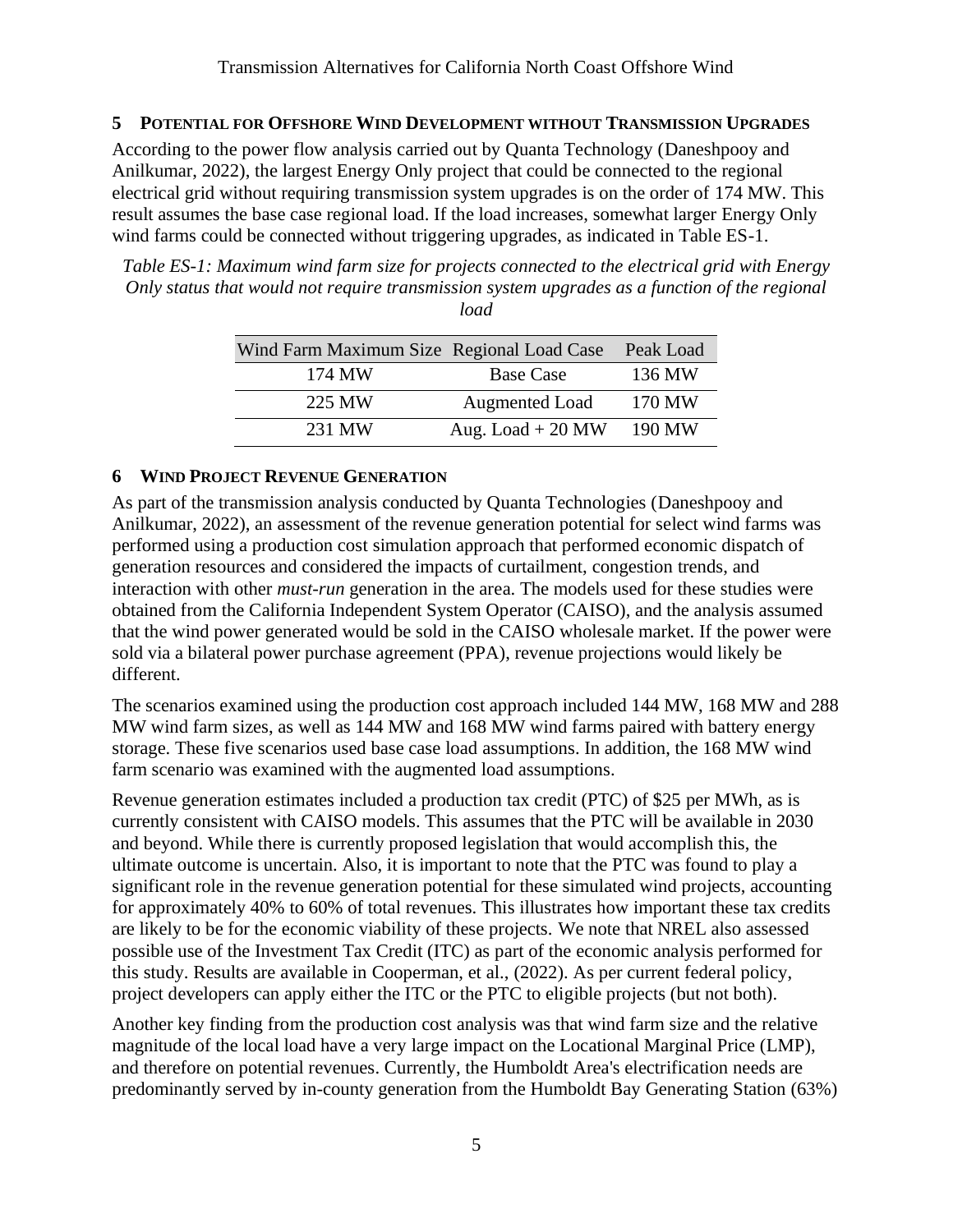and the Scotia biomass plant  $(17\%)^2$ , and supported by the 60 and 115 kV intercounty transmission lines. As the transmission capacity stands today, if a wind farm in the Humboldt WEA generated large amounts of power, the degree of transmission system congestion could be significant. This local oversupply relative to demand would reduce the local LMP, which leads to a non-intuitive phenomena where the development of larger wind farms would result in less total revenue being generated. Table ES-2 illustrates the impact of larger scale wind farms on curtailment, LMP, and revenues. Table ES-2 also illustrates the significant effect that the PTC has on revenues.

| Table ES-2: Curtailment, locational marginal price and revenue projections for different wind |  |  |
|-----------------------------------------------------------------------------------------------|--|--|
| farm sizes                                                                                    |  |  |

| Wind<br>Farm Size | Load Case       | Curtailment | Avg. LMP<br>Price | <b>Net Revenue</b><br>(w/o PTC) | Net Revenue<br>(w/PTC) |
|-------------------|-----------------|-------------|-------------------|---------------------------------|------------------------|
| 144 MW            | <b>Baseline</b> | 4.4%        | $$32$ per         | \$21M                           | \$37M                  |
|                   |                 |             | <b>MWh</b>        |                                 |                        |
| 168 MW            | <b>Baseline</b> | 6.0%        | $$23$ per         | \$12M                           | \$30M                  |
|                   |                 |             | <b>MWh</b>        |                                 |                        |
| 168 MW            | Augmented       | 5.8%        | $$26$ per         | \$16M                           | \$34M                  |
|                   |                 |             | <b>MWh</b>        |                                 |                        |
| 288 MW            | <b>Baseline</b> | 36.5%       | \$3.7 per         | \$5.6M                          | \$9M                   |
|                   |                 |             | <b>MWh</b>        |                                 |                        |

# <span id="page-8-0"></span>**7 WIND PROJECT ECONOMICS**

An economic analysis of the offshore wind deployment alternatives was carried out by NREL using information provided by the analyses carried out by the Quanta Technology and Schatz Center teams (Cooperman, et al., 2022). This analysis also drew from cost models and datasets developed by NREL, including the Offshore Regional Cost Analyzer (ORCA) for turbine procurement, operations and maintenance, and financing and the Offshore Renewables Balanceof-System and Installation Tool (ORBIT) to model procurement costs for additional offshore wind equipment and installation costs.

Capital costs for offshore wind plants in the Humboldt WEA with a commercial operations date (COD) of 2030 are presented in Figure ES.4. Although the relationship between total CapEx and plant capacity appears linear, examination of the CapEx per kilowatt shows a steep decrease between 24 and 144 MW, with a slower decline in costs for larger plant sizes. Trends in the levelized cost of energy (LCOE) are similar, starting above \$95 per MWh and decreasing to \$74 per MWh for a plant capacity of 480 MW.

<sup>&</sup>lt;sup>2</sup> These percentages reflect 2020 generation and load data for Humboldt County from the California Energy Commission's California Energy Consumption Database [\(https://ecdms.energy.ca.gov/\)](https://ecdms.energy.ca.gov/) and QFER CEC-1304 Power Plant Owner Reporting Database

[<sup>\(</sup>https://ww2.energy.ca.gov/almanac/electricity\\_data/web\\_qfer/index\\_cms.php\)](https://ww2.energy.ca.gov/almanac/electricity_data/web_qfer/index_cms.php).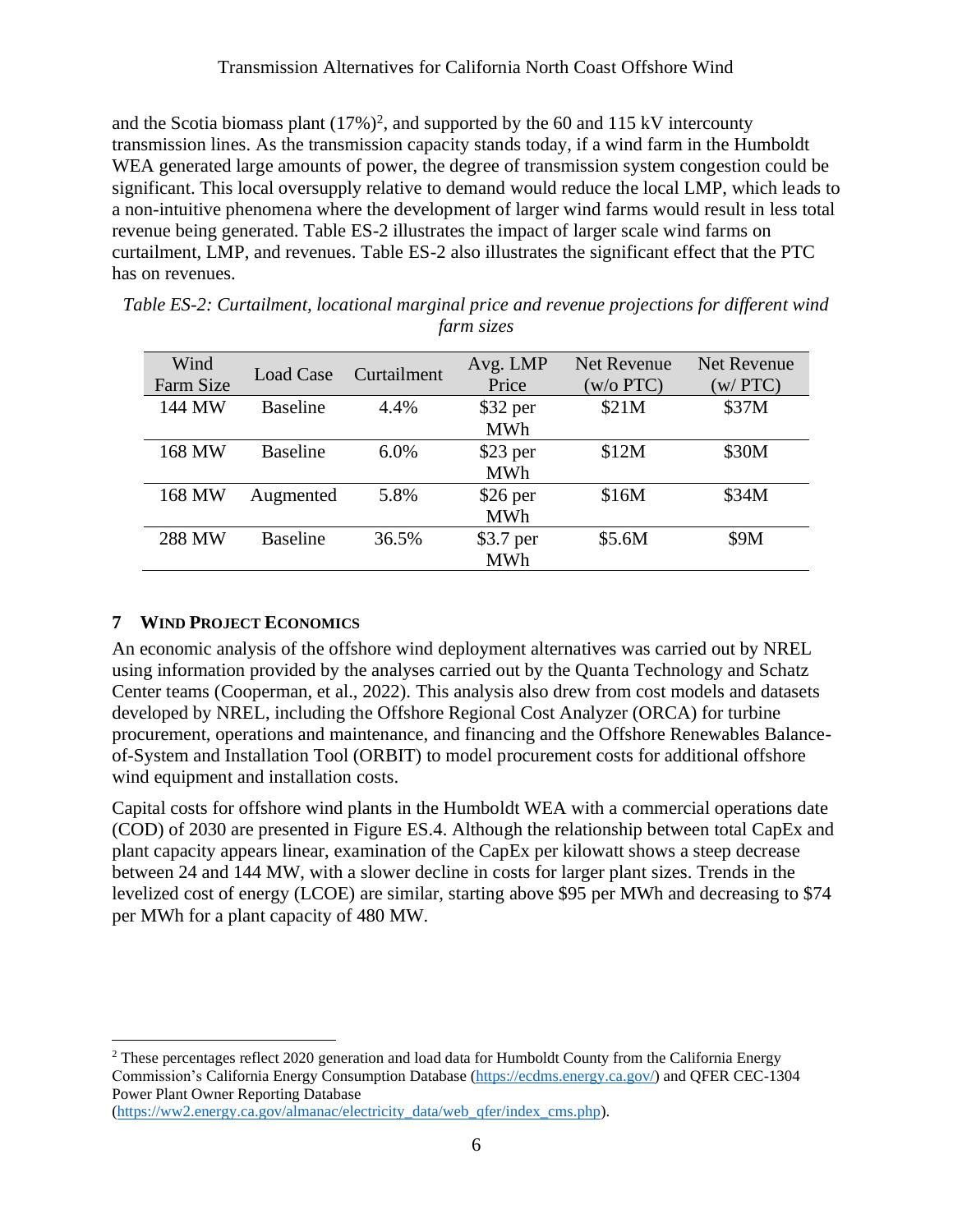

*Figure ES.4. Capital expenditures (CapEx) for offshore wind plants in the Humboldt WEA with a 2030 COD for plant capacities between 24 and 480 MW. (a) total CapEx and (b) CapEx per kilowatt.*

Table ES.3 summarizes the cost of energy and transmission upgrades for plant capacities up to 480 MW with Full Capacity Deliverability. Although transmission upgrades would be required for a plant capacity of 48 MW, the cost of those upgrades was not evaluated in this study. For the plant sizes considered, LCOE decreases as the plant capacity increases, but the combined cost of transmission and energy generation reaches a minimum at 288 MW unless upgrade costs for the 480-MW plant are minimized.

*Table ES.3. Levelized cost of energy and transmission for Full Capacity Deliverability scenarios. The net AEP is the net average annual energy production, while LCOE and LCOT represent the levelized cost of energy and the levelized cost of transmission, respectively. Data were not available for the transmission upgrade costs for a 48-MW wind farm with full deliverability.* 

| <b>OSW Plant Capacity</b>                    | 48 MW | 144 MW              | 288 MW | 480 MW       |
|----------------------------------------------|-------|---------------------|--------|--------------|
| $OSW CapEx$ (million \$)                     | 273   | 661                 | 1,225  | 1,935        |
| Transmission CapEx (million<br>$\mathcal{S}$ |       | 168 to 238          | 329    | 591 to 1,123 |
| $OSW$ OpEx (million \$ per yr)               | 3.4   | 10.0                | 20.0   | 33.3         |
| Net AEP (GWh)                                | 219   | 660                 | 1,317  | 2,160        |
| $LCOE$ (\$ per MWh)                          | 96    | 80                  | 75     | 73           |
| $LCOT$ (\$ per MWh)                          |       | 12 to 17            | 12     | 13 to 25     |
| $LCOE + LCOT$ (\$ per MWh)                   |       | $92 \text{ to } 97$ | 87     | 86 to 98     |

The Energy Only scenarios summarized in Table ES.4 do not include transmission upgrades, but they have higher LCOEs than the equivalently sized Full Capacity Deliverability counterparts because their energy output is reduced by curtailment. However, the LCOE of the 144-MW Energy Only scenario is lower than the  $LCDE + LCOT$  (levelized cost of transmission) of the 144-MW Full Capacity Deliverability scenario, and the 168-MW Energy Only scenarios have marginally lower LCOEs than the corresponding 144-MW scenarios. At 288 MW, the level of curtailment is much higher, as is the LCOE. Larger plant capacities face greater curtailment because local electricity demand is met more often and the ability to deliver excess energy to the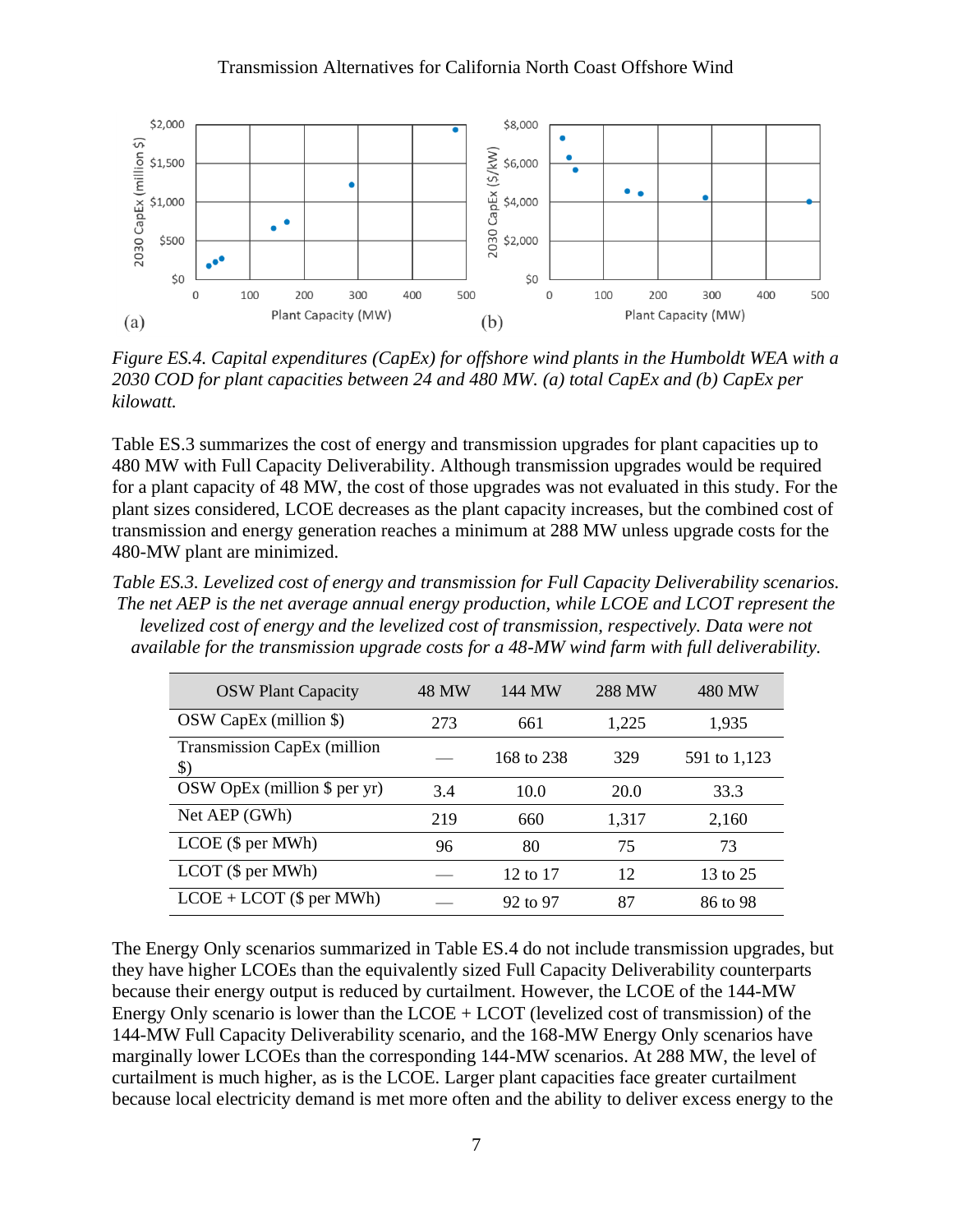rest of the California grid is constrained. As noted above, this local saturation depresses the locational marginal prices, reducing revenues for larger plant capacities. The difference between wind farm revenues and cost (revenues per MWh – LCOE) is used as a proxy for profit. All plant capacities have a negative difference, indicating that revenues do not exceed the cost of the wind farm. Note that the revenue estimates presented in Table ES.4 assume availability of a \$25 per MWh production tax credit. Without the PTC, the difference between wind farm revenues and costs would be considerably larger. Use of a 30% ITC in lieu of the PTC also helps improve economic outcomes for wind farm development, although it does not provide as much benefit as the PTC for the scenarios considered in this study.

| Scenario                                  | 144 MW<br>baseline<br>load | 168 MW<br>baseline<br>load | 168 MW<br>augmented<br>load | 288 MW<br>baseline<br>load |
|-------------------------------------------|----------------------------|----------------------------|-----------------------------|----------------------------|
| OSW CapEx (million \$)                    | 661                        | 748                        | 748                         | 1,225                      |
| $OSW$ OpEx (million \$ per<br>yr)         | 10                         | 12                         | 12                          | 20                         |
| Curtailment                               | 4.4%                       | 6.0%                       | 5.8%                        | 36.5%                      |
| Net AEP (GWh)                             | 632                        | 724                        | 726                         | 836                        |
| $LCOE$ (\$ per MWh)                       | 84                         | 83                         | 83                          | 119                        |
| Average LMP (\$ per MWh)                  | 33                         | 16                         | 22                          | $-14$                      |
| Revenue (\$ per MWh)                      | 58                         | 41                         | 47                          | 11                         |
| $\Delta$ [Revenue – LCOE] (\$ per<br>MWh) | $-26$                      | -42                        | $-36$                       | $-108$                     |

*Table ES.4. Levelized cost of energy and revenue for Energy Only deliverability scenarios. The revenue values assume use of a \$25 per MWh production tax credit.*

With the available information, the key dynamics illustrated by the above scenarios appear to be:

- Lower power plant costs per MWh (LCOE) for larger offshore wind plant capacities
- Substantial transmission costs per MWh (LCOT) for wind plants with Full Capacity Deliverability
- Suppression of revenue for Energy Only plants as capacity increases, caused by transmission constraints and local energy market saturation
- Lower LCOEs for the 144-MW and 168-MW Energy Only scenarios than the combined LCOE + LCOT of the 144-MW Full Capacity Deliverability scenario
- Negative values for "revenue minus LCOE" for all scenarios studied, meaning that the revenues do not exceed the costs within the project lifetime.

Among all of the scenarios considered, the 288-MW plant offered the lowest cost for Full Capacity Deliverability, while the 144-MW plant offered the most favorable difference between revenue and LCOE. It is additionally worth reiterating that the revenue values used in this analysis assume that all non-curtailed electricity is sold through CAISO market channels. As an alternative, a developer may sell some or all of the electricity through a PPA. If the terms of the PPA are sufficiently positive, this could result in higher revenues and therefore a more favorable economic outcome. Moreover, although not assessed in this analysis, offshore wind development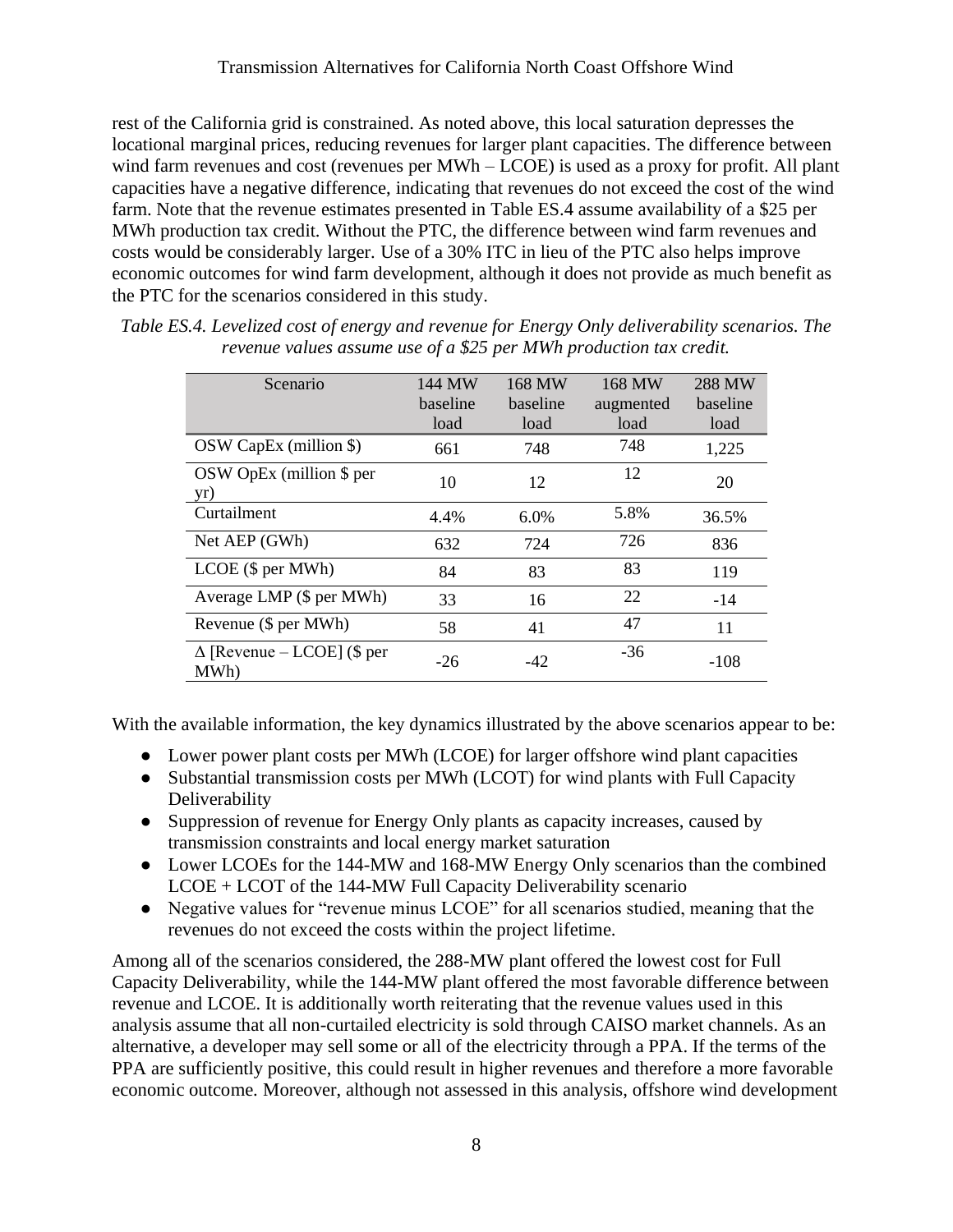can present opportunities for economic development that increase with project size, resulting in both costs and benefits for stakeholders in the Humboldt region (Hackett and Anderson, 2020). These regional costs and benefits can impact the community's acceptance of a proposed project and can also impact the regional PPA price that is deemed acceptable.

# <span id="page-11-0"></span>**8 POTENTIAL FOR BATTERY STORAGE TO SUPPORT OFFSHORE WIND ECONOMICS**

The project team also assessed the opportunity to pair battery storage with offshore wind farm alternatives in an attempt to mitigate curtailment issues and increase revenue potential. The battery assessment was a preliminary evaluation and included only two scenarios. Nonetheless, it offers some insights into the value of energy storage in this application. The scenarios evaluated included the 144-MW and 168-MW wind farm sizes. These wind farm capacities were chosen because they were close to the largest wind farm sizes that could be interconnected in the Humboldt Area assuming the base case load without the need for significant transmission upgrades, and because they were subjected to enough curtailment without energy storage to provide an opportunity for improvement. In both cases, the simulated battery was a 15-MW, 4 hour Li-ion battery. For the analyses, the battery was allowed to participate in the CAISO ancillary services market (regulation up and down, spin and non-spin), as well as to provide energy arbitrage services that can accrue benefit from significant energy price differentials over short time periods in the market.

Table ES-5 provides the results for the 144 MW and the 168 MW wind farms with and without battery storage. It can be seen that the impacts on curtailment are modest at best. However, in both cases there is a significant increase in the average LMP (15% to 20% increases). This is likely due to reductions in transmission congestion made possible through utilization of battery storage. While the battery storage does improve the net revenue and the net electricity value in both cases, the improvements are modest and are not substantial enough to provide a positive net electricity value. The battery storage has a greater impact toward improving the economic viability in the 168 MW case, but the best net electricity value was obtained for the 144 MW case with a storage battery. However, in summary is it important to note that this was intended only as an initial analysis of battery storage paired with offshore wind. It is recommended that a more robust assessment be conducted that considers more battery sizes and more varied scenarios in order to better determine the role that batteries could play in an offshore wind project on the North Coast.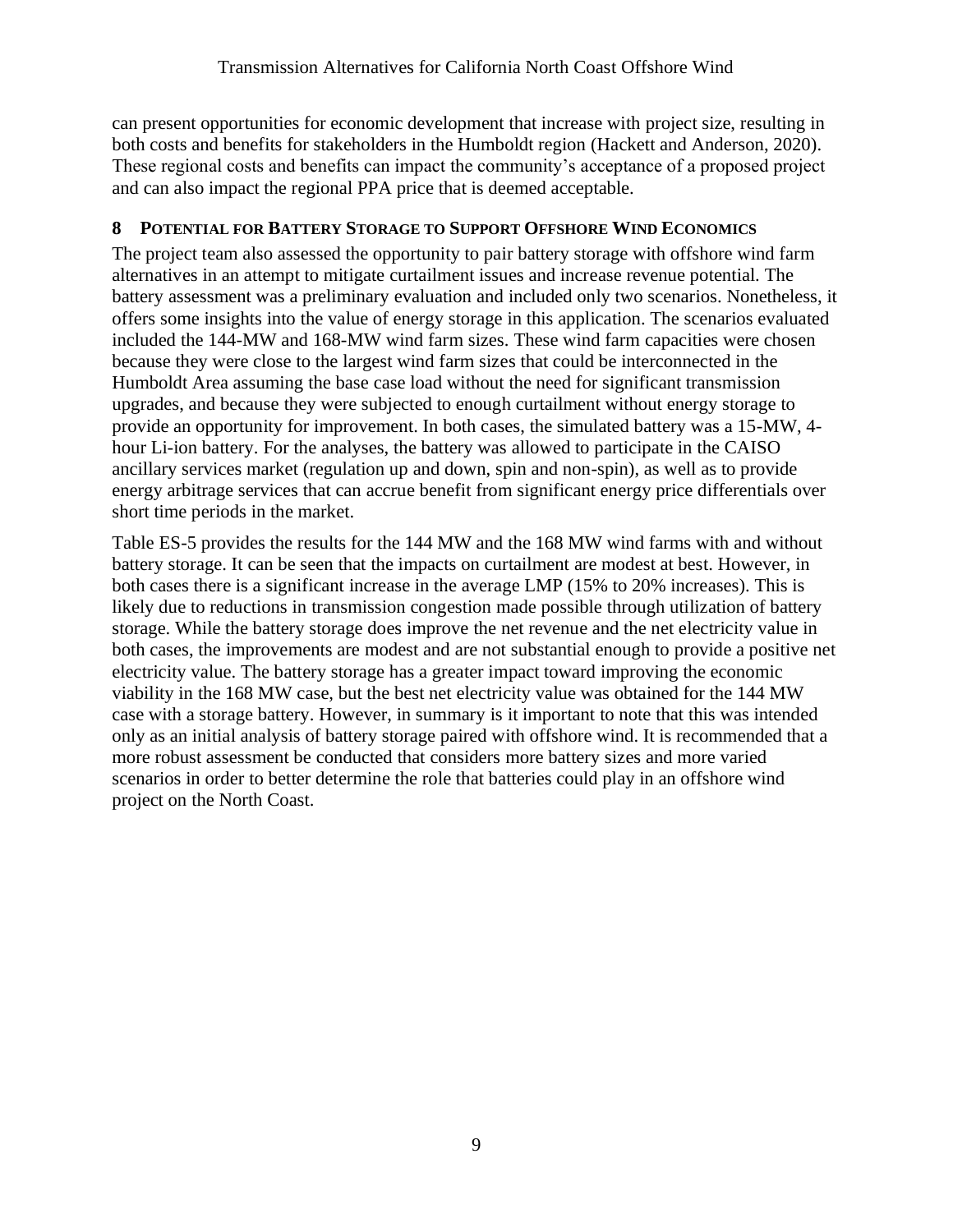| Scenario                                     | 144 MW<br>baseline load | 144 MW<br>$+15$ MW,<br>4 hr storage | 168 MW<br>baseline<br>load | 168 MW<br>baseline load<br>+ storage |
|----------------------------------------------|-------------------------|-------------------------------------|----------------------------|--------------------------------------|
| $OSW + storage CapEx$<br>$(million \$        | 661                     | 672                                 | 748                        | 760                                  |
| $OSW + storage OpEx$<br>(million $\$ per yr) | 10                      | 11                                  | 12                         | 12                                   |
| Curtailment                                  | 4.4%                    | 4.5%                                | 6.0%                       | 5.5%                                 |
| Net AEP (GWh)                                | 632                     | 628                                 | 724                        | 725                                  |
| $LCOE$ (\$ per MWh)                          | 84                      | 86                                  | 83                         | 85                                   |
| Average LMP (\$ per<br>MWh)                  | 33                      | 36                                  | 16                         | 22                                   |
| Revenue (\$ per MWh)                         | 58                      | 63                                  | 41                         | 50                                   |
| $\Delta$ [Revenue – LCOE] (\$<br>per MWh)    | $-26$                   | $-24$                               | $-42$                      | $-35$                                |

*Table ES-5: Curtailment, locational marginal price and revenue projections for two wind farm sizes with and without battery energy storage*

### <span id="page-12-0"></span>**9 POTENTIAL FOR HYDROGEN GENERATION TO SUPPORT OFFSHORE WIND ECONOMICS**

The pairing of an electrolytic hydrogen production facility with an offshore wind farm was also examined as an approach to mitigate the need for transmission upgrades. For this analysis a hydrogen generation facility was sized at 1,200 kg per day to provide hydrogen as a low-carbon transportation fuel for a Humboldt County fleet of light-duty fuel cell electric vehicles and fuel cell electric transit buses. A 168-MW wind farm was paired with the electrolytic hydrogen production facility. A wind farm of this size was chosen because it was nearly the largest wind farm that could be interconnected without requiring significant transmission upgrades, it was expected to provide enough curtailed wind energy to allow the hydrogen alternative to provide substantial economic benefit, and it was large enough to be able to generate the majority of the needed hydrogen with low-cost wind energy.

The analysis found that nearly 60% of the required hydrogen could be generated with wind energy that otherwise would have been curtailed, and the remainder could primarily be provided using low-cost wind energy generated by the 168 MW wind farm. The total amount of electricity consumed for hydrogen generation represented about 3% of the total annual electricity production from the 168-MW wind farm. The overall dispensed cost of hydrogen was estimated to be \$5.28 per kg. This cost was deemed to be competitive with other sources of renewable hydrogen. Depending on the projected market cost of renewable hydrogen in Humboldt County, it was estimated that the annual net revenues from an electrolytic hydrogen production facility could total about \$0.8 M to \$2.4 M. This net revenue estimate includes revenues from the sale of Low Carbon Fuel Standard credits, and, to allow direct comparison with the other wind farm alternatives, it nets out the lost revenue associated with the direct sale of wind energy produced by the 168 MW wind farm. While this analysis indicates the hydrogen production alternative may be a viable economic option, a much more detailed, bankable analysis using specific project information is needed before an investment decision could be made.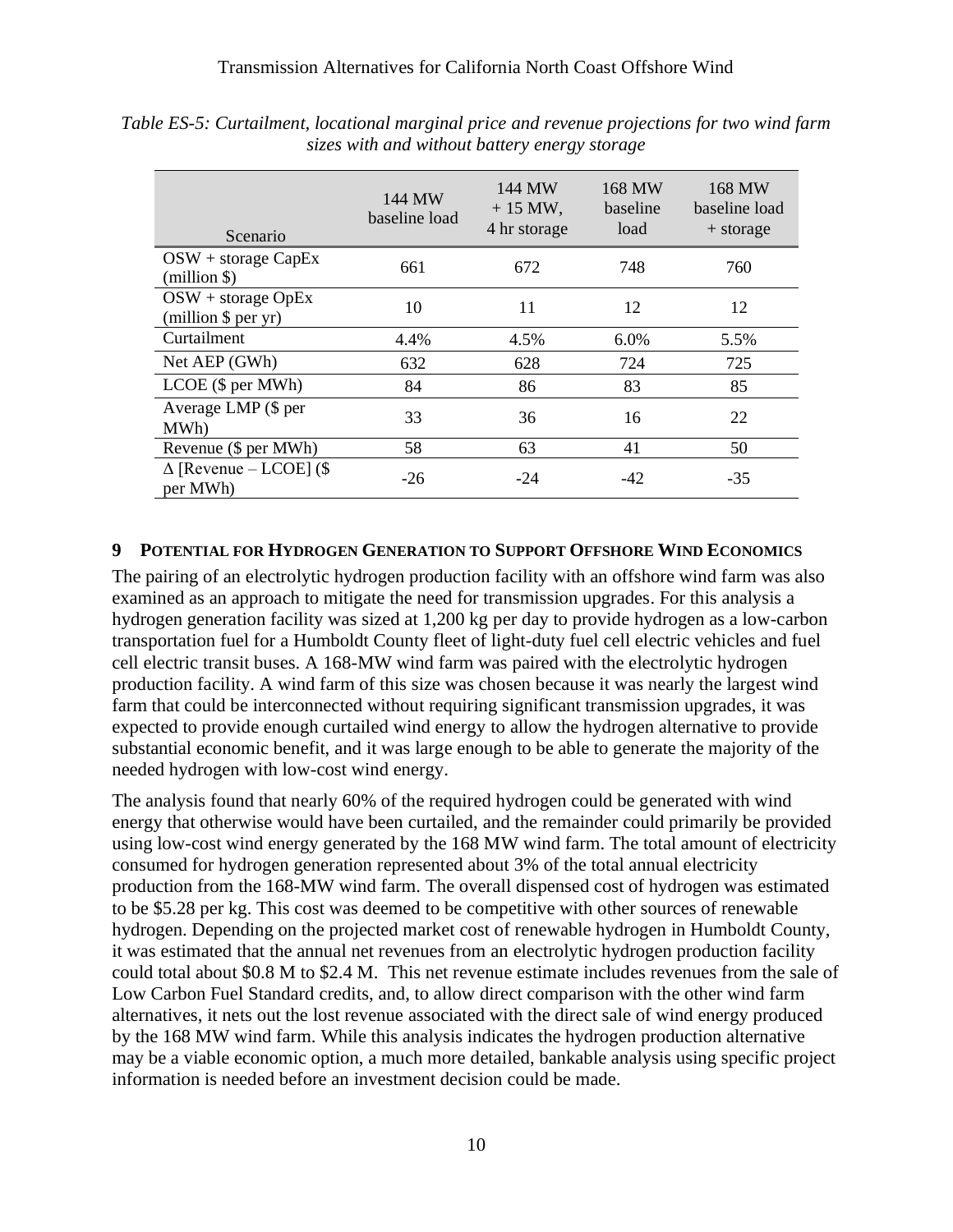## <span id="page-13-0"></span>**10 CONCLUSIONS AND RECOMMENDATIONS FOR FUTURE RESEARCH**

The findings in the series of reports produced by the partners in this study confirm that the wind resource on California's north coast is very large and has potential to make substantial contributions to the state's climate and clean energy goals. While the wind resource could enable development of large-scale wind farms, the existing transmission infrastructure limits the size of projects in the absence of significant investment in transmission upgrades. As a result, this study therefore focused on understanding possibilities for offshore wind development at a scale that is aligned with the existing infrastructure. The results of the analysis support the following conclusions.

- A small commercial offshore wind project can be built in the Humboldt Wind Energy Area without transmission upgrades if it is interconnected with Energy Only status, thereby accepting some degree of curtailment. Assuming the base case load, the largest project that could be developed without transmission upgrades is on the order of 174 MW. Somewhat larger projects could be possible if load growth exceeds the base case rate.
- Considering variations in offshore wind project development costs as a function of project size and the regional price dynamics associated with participation in the CAISO wholesale electricity market, the most favorable project size for an initial Energy Only project may be on the order of 140 to 150 MW. This result assumes the 2030 base case load, and the outcome is sensitive to assumptions about load growth. In addition, this result assumes revenue generation based on CAISO wholesale market participation. If a significant fraction of wind farm revenues are generated through one or more power purchase agreements, the results could differ – and could be considerably more positive – depending on the PPA terms.
- Developing an economically viable offshore wind project at a small scale is challenging, and all the alternatives considered in this study were projected to have financial losses over the project lifetime. This was true even when projects were able to access a \$25 per MWh production tax credit or a 30% investment tax credit. In the absence of tax credits or other similar support, development of a small commercial offshore wind farm in the Humboldt WEA may be economically infeasible even with particularly favorable PPA terms.
- The inclusion of lithium-ion battery storage can help improve the economics of offshore wind projects in at least some scenarios.
- Hydrogen generation from curtailed and low-cost power may potentially be viable for some local applications, although more analysis is needed to confirm this result.

While the analysis from this study indicates that the economics of developing a small commercial wind farm in the Humboldt WEA are challenging, it may nonetheless be appealing to some developers to pursue such a project. This could be true if the developer is able to secure more favorable revenue outcomes through one or more negotiated PPAs and/or if the developer views a small project as an initial step toward wind farm development at a larger scale. This analysis also highlights the importance of identifying suitable transmission upgrade alternatives through the California transmission planning process (e.g. CPUC, 2020; Billinton, 2021), as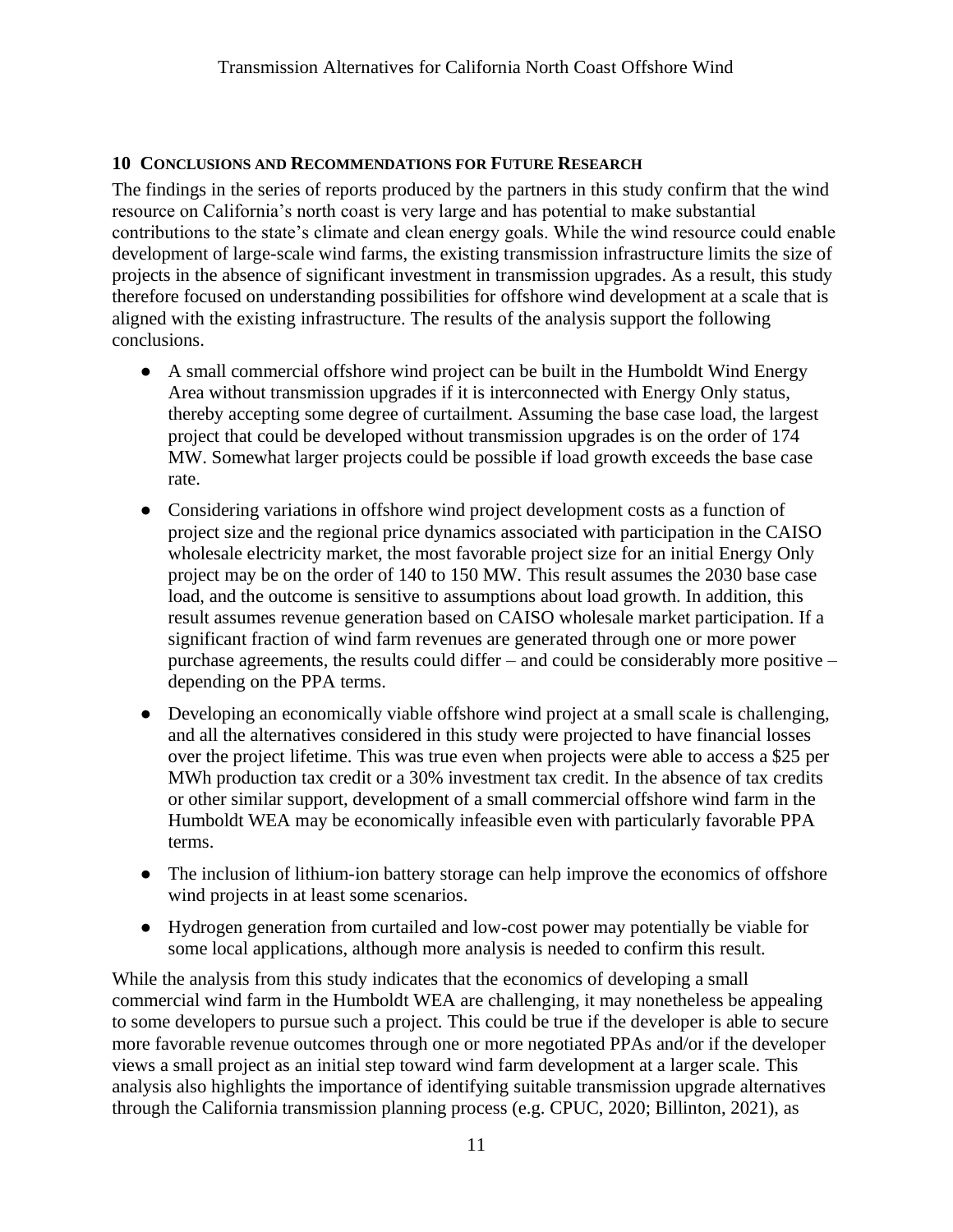additional transmission capacity will ultimately be necessary if the goal is to achieve larger offshore wind projects that can benefit from economies of scale.

While the completed analysis provides considerable information about the development of offshore wind at a small-commercial scale in the Humboldt WEA, some related topics would benefit from additional analysis. Our recommendations for future research include:

- Conduct additional analyses related to the inclusion of energy storage in offshore wind projects. The current analysis considered two cases, both of which involved lithium-ion battery systems with four hours of storage capacity. It would be valuable to expand this analysis to cover additional battery storage system sizes along with consideration of other storage technologies.
- Perform an in-depth assessment of the potential to integrate hydrogen production into offshore wind projects. In this study, we conducted preliminary analysis for the utilization of wind electricity to generate hydrogen to reduce the impact of curtailment. Additional work is needed to understand this opportunity more fully, and it would also be valuable to study the potential for hydrogen generation and utilization at a larger scale.
- Expand the geographic reach of the analysis. The current effort focused on offshore wind development in the Humboldt WEA. Other areas in the region, including offshore from Crescent City and Cape Mendocino, also have large potential for wind power generation. It would be valuable and informative to conduct feasibility analyses covering a variety of scenarios for these additional areas.
- Looking beyond California, it would be valuable to consider analysis of the transmission requirements for offshore wind development for multiple GW-scale project scenarios associated with sites between Cape Mendocino, California and Coos Bay, Oregon.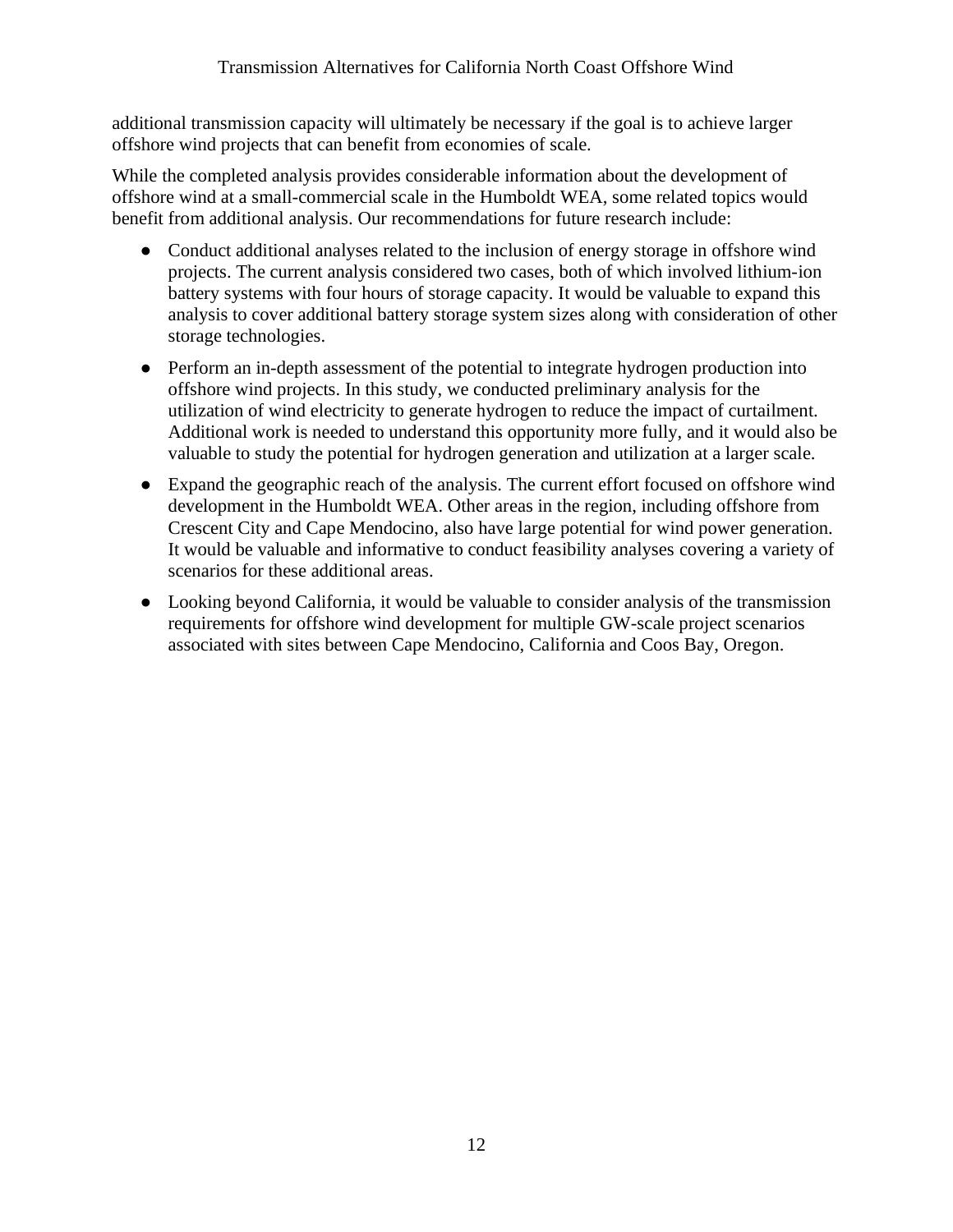#### **REFERENCES**

- <span id="page-15-0"></span>Alva, Z., C. Chamberlin, G. Chapman, A. Harris, A. Jacobson, A. Younes and J. Zoellick*.* (2022). *Transmission Alternatives for California North Coast Offshore Wind, Volume 2: Description and Preliminary Analysis of Transmission Alternatives*. Cal Poly Humboldt, Arcata, CA: Schatz Energy Research Center.
- Billinton, J. (2021) *Introduction and Overview: Preliminary Reliability Assessment Results; 2021-2022 Transmission Planning Process Stakeholder Meeting*. Presentation Slides. California ISO. November 18, 2021.
- BOEM. (2021). *Humboldt Wind Energy Area Map*, Bureau of Ocean Energy Management. <https://www.boem.gov/renewable-energy/state-activities/humboldt-wind-energy-area>
- CPUC. (2020). *Administrative Law Judge's Ruling Seeking Comments on Portfolios to be Used in the 2021-22 Transmission Planning Process - Attachment B: Descriptions of the Proposed Portfolios for the 2021-2022 TPP*. California Public Utilties Commission Energy Division, October 23, 2020. R.20-05-003 JF2/lil.
- Cooperman, A., Duffy, P., & Musial, W. (2022). *Transmission Alternatives for California North Coast Offshore Wind, Volume 4: Cost-Benefit Analysis Report*. Cal Poly Humboldt, Arcata, CA: Schatz Energy Research Center.
- Daneshpooy, A. and R. Anilkumar*.* (2022). *Transmission Alternatives for California North Coast Offshore Wind, Volume 3: Transmission Analysis*. Cal Poly Humboldt, Arcata, CA: Schatz Energy Research Center.
- GHD. (2021). *Samoa Peninsula Land-based Aquaculture Project: Initial Study/Mitigated Negative Declaration*. April 2021.
- Hackett, S., and Anderson, J. (2020). *Economic Development and Impacts*. In M. Severy, Z. Alva, G. Chapman, M. Cheli, T. Garcia, C. Ortega, N. Salas, A. Younes, J. Zoellick, & A. Jacobson (Eds.) California North Coast Offshore Wind Studies. Humboldt, CA: Schatz Energy Research Center.
- Optis, M., Rybchuk, O., Bodini, N., Rossol, M., & Musial, W. (2020). *2020 Offshore Wind Resource Assessment for the California Pacific Outer Continental Shelf* (NREL/TP-5000- 77642, 1677466, MainId:29568; p. NREL/TP-5000-77642, 1677466, MainId:29568). https://doi.org/10.2172/1677466
- RCEA. (2019). *RePower Humboldt, the Redwood Coast Energy Authority's Comprehensive Action Plan for Energy*. December 2019.
- Severy, M., Ortega, C., Chamberlin, C., & Jacobson, A. (2020). *Wind Speed Resource and Power Generation Profile Report*. In M. Severy, Z. Alva, G. Chapman, M. Cheli, T. Garcia, C. Ortega, N. Salas, A. Younes, J. Zoellick, & A. Jacobson (Eds.) California North Coast Offshore Wind Studies. Humboldt, CA: Schatz Energy Research Center. [schatzcenter.org/pubs/2020-OSW-R2.pdf.](http://schatzcenter.org/pubs/2020-OSW-R2.pdf)
- Severy, M., Guerrero, I., Alstone, P. & Jacobson, A. (2021). *Transmission Upgrades Report and Policy Analysis*. In M. Severy, Z. Alva, G. Chapman, M. Cheli, T. Garcia, C. Ortega, N. Salas, A. Younes, J. Zoellick, & A. Jacobson (Eds.) California North Coast Offshore Wind